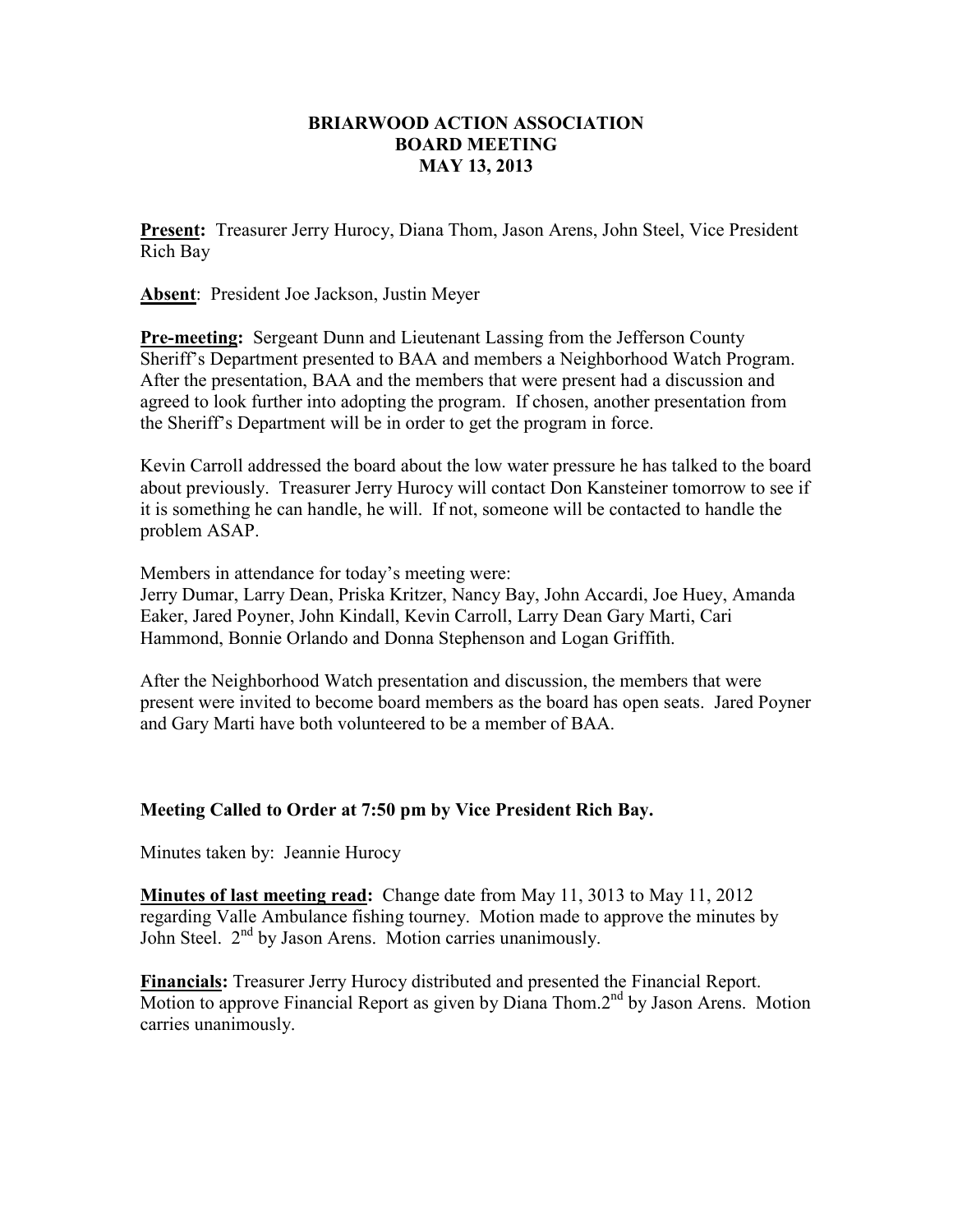**Utilities Report:** Treasurer Jerry Hurocy distributed and presented the Utilities Report. Motion to approve the Utilities Report as given by Jason Arens.  $2<sup>nd</sup>$  by Diana Thom. Motion carries unanimously.

**Architectural Committee:** President Joe Jackson is not present to give report.

**Dams Report:** Joe Jackson has met with the person for the mudjacking the muskrat holes. He informed Jerry Hurocy that the fee would be \$1200 per day and said it would take 2-3 days to do. Motion made by Jared Poyner to table the issue until next month to allow acquisition of other bids.  $2<sup>nd</sup>$  by Jerry Hurocy. Motion carries unanimously.

Gary Marti mentioned he has experience in using bentonite for blocking the areas on the dam as a muskrat deterrent. Jared Poyner will contact the Missouri Conservation Department regarding using bentonite for this purpose.

Beavers are still present in the lake. John Steel will call the trapper.

## **Lake and Beach Report:** No new news.

**Security Report:** Discussed changing or extending the hours for the security person to be present on Friday and Saturday nights. Jason Arens suggested that the security person needs to give a detailed report about each day's activity.

Gary Marti suggested sending out a survey asking homeowners about if they are willing to pay an extra assessment to have a security set up in the front of the subdivision on the weekends or possibly other times.

**Rules and Regulations:** No new business.

**Website:** Nothing to report.

**Roads:** Gary Marti suggested placing asphalt millings in the holes in the roads to repair. He states it lasts for a long time and might be a solution to much of the potholes. A product called Easy Street is still an option. Jared Poyner will check with into a price from Weber. Motion made by Jason Arens to go ahead and get a load of Easy Street to repair Stonegate Drive.  $2<sup>nd</sup>$  by Diana Thom. Motion caries unanimously.

Joe Jackson was to check into sealing Lakeshore Drive. Gary Marti informed the board of a product called Slurry Seal and states it works better than Dura Seal. Jared Poyner will look into bids for this.

**Park and Entrance:** Nothing to report.

**The Board went into Closed Session to discuss Legal, Lots and Back Dues.**